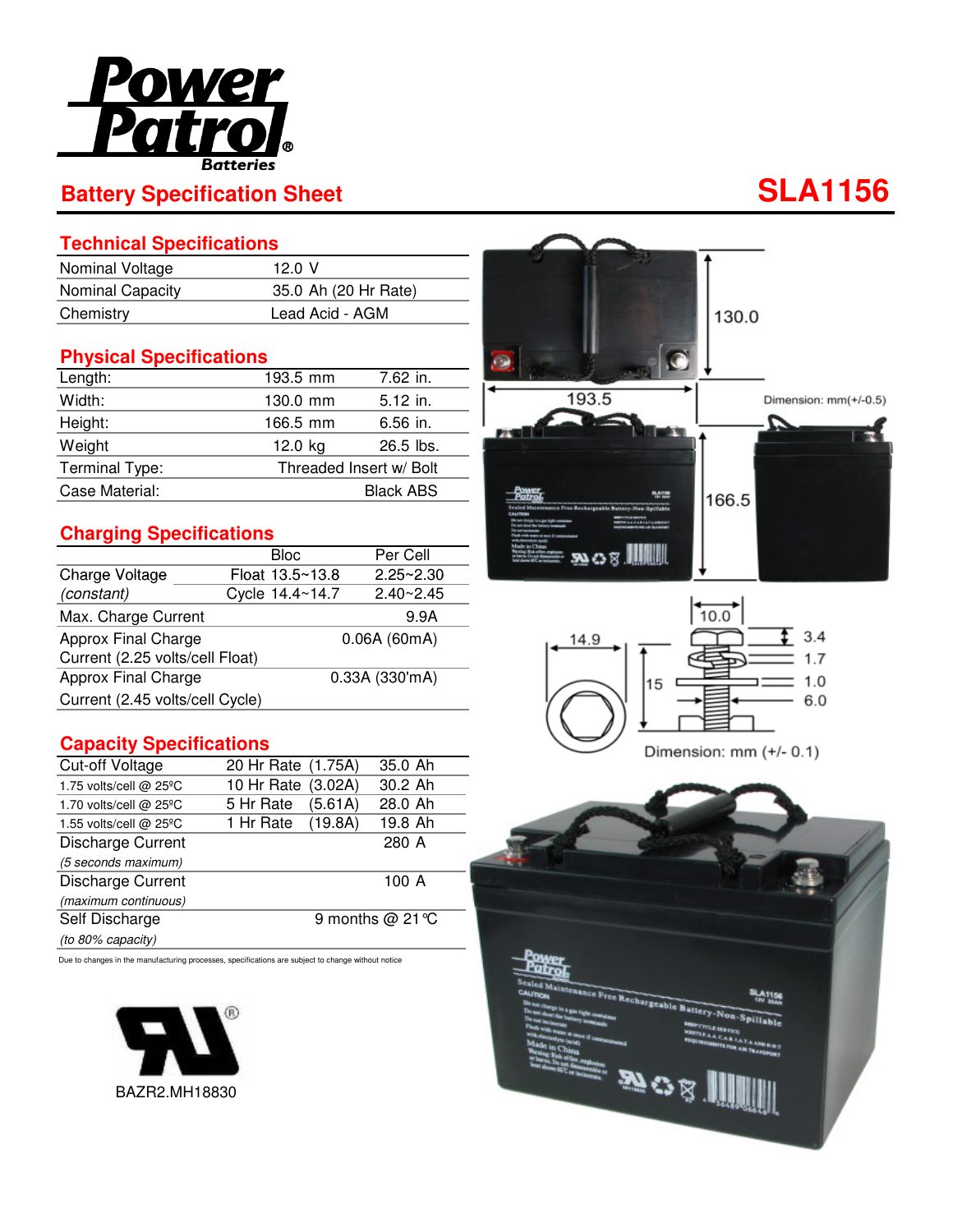

## **Battery Specification Sheet SLA1156**



**CAUTION:** Do not charge in a sealed container. Avoid Short Circuit. Before using this battery in high current applications(>3C), consult with Interstate Batteries.

**Notes:** Leak-proof/spill-proof. Most SLA(Sealed Lead Acid) batteries now use AGM(Absorbent Glass Mat) technology which has largely replaced the old "gel" technology. In an AGM battery, fiberglass mats absorb the acid and hold it against the lead plates inside the battery. Because the acid is absorbed by the sponge-like mats, it will not leak or spill (provided proper charging and usage instructions are followed). Additional safety features include the use of special sealing epoxies, tongue-and-groove case and cover construction as well as long sealing paths for post and connectors. Our AGM batteries are approved for all modes of transport(water, road, rail, air, etc.).